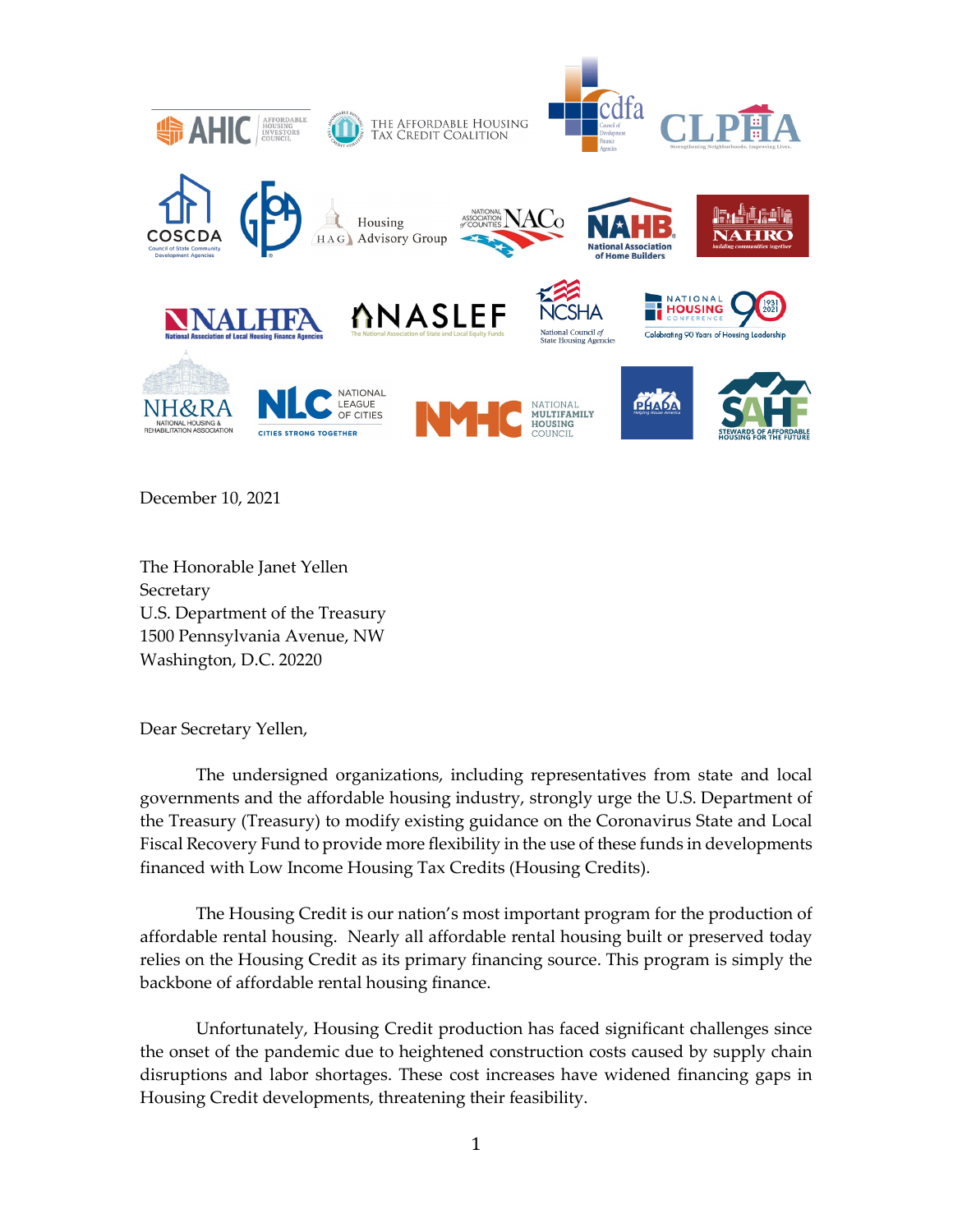The unprecedented nature of the surge in construction material prices due to the pandemic cannot be overstated. Earlier this year, the National Association of Home Builders estimated that higher lumber prices added nearly \$13,000 to the cost of every multifamily unit under construction, and the Bureau of Labor Statistics reported building material price increases of nearly 15 percent year-to-date, led by increases in iron, steel, and asphalt.

For this reason, states, local governments, and their development partners are eager to use Fiscal Recovery Funds to help fill the gaps in properties primarily financed with the Housing Credit. In fact, since passage of the American Rescue Plan Act (ARPA) in March, nearly half of the states and numerous localities have committed to use significant amounts of Fiscal Recovery Funds for affordable housing purposes, primarily for use with the Housing Credit. This is precisely the type of use we would argue Congress intended for the program.

By leveraging Fiscal Recovery Funds with the private equity invested in Housing Credit developments, states and local governments would be able to maximize the impact of the Fiscal Recovery Fund for affordable housing. Leveraging these funds will allow construction to resume, generate additional economic activity, and enable greater housing affordability for families disproportionately impacted by the pandemic.

Affordable housing developers typically structure gap financing sources as loans rather than grants, as grants typically reduce Housing Credit qualified basis. Unfortunately, Fiscal Recovery Fund guidance outlined in the Treasury Interim Final Rule and the Frequently Asked Questions document complicate the gap financing structuring approach when these resources are used as loans.

While the guidance clarifies that loans with maturities before December 31, 2026, may use Fiscal Recovery Funds to cover the principal cost of a loan, the requirement that all funds must be expended by December 31, 2026, means that loans with maturities after 2026 are essentially infeasible.

For loans with maturities longer than December 31, 2026, the funds can be used only "for the projected cost of the loan" which Treasury defines as the effective present value subsidy provided by the loan, based on the cost of funds for similar borrowing. This interpretation complicates typical financial structuring approaches that involve long-term loan maturities, presents unnecessary obstacles for the expedient use of Fiscal Recovery Funds by states and local governments, and greatly reduces the effectiveness of leveraging ARPA funding with other affordable housing finance tools.

Given the limitations imposed by these rules, states and local governments are exploring alternative financial structuring models to use Fiscal Recovery Funds in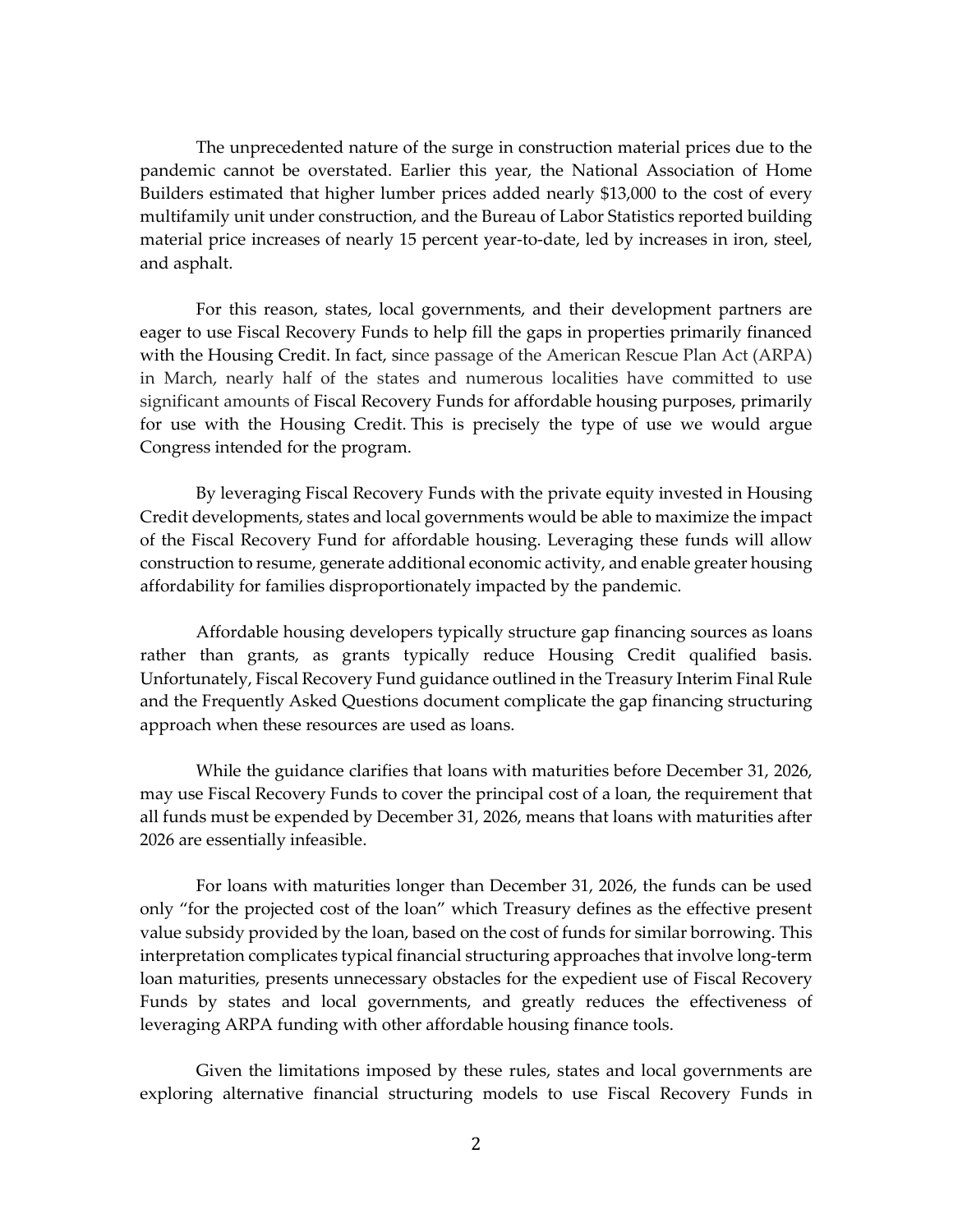Housing Credit developments. But these alternative structuring models are likely to have limited applicability. Thus, more flexibility in the use of Fiscal Recovery Funds in general is needed to expedite use of the funding as Congress intended.

There are two ways we believe Treasury could modify its guidance to allow states and local governments to maximize the efficacy of Fiscal Recovery Funds used with the Housing Credit.

- First, we recommend that Treasury publish guidance to clarify that Fiscal Recovery Funds structured as grants do not result in an eligible basis reduction in Housing Credit developments regardless of sponsor type, consistent with treatment of Tax Credit Exchange funds administered by the Treasury during the 2009 economic recovery. At that time, like now, there was an imperative that stimulus dollars be deployed quickly to make an immediate impact on the economy while also serving households in need.
- Second, we recommend that Treasury provide authority to use Fiscal Recovery Funds for principal amounts on loans with maturities beyond 2026—not just for the "cost of the loan" as currently outlined in the Interim Rule—and to allow repayments of funds to be used for similar affordable housing purposes, even after the 2026 deadline.

Lack of additional flexibility in using Fiscal Recovery Funds to support Housing Credit developments puts significant state and local commitments to use such funds for affordable housing at risk.

We greatly appreciate your consideration of our comments as you work to provide additional guidance on the Fiscal Recovery Fund. Please let us know if we can answer any questions or provide additional information on these matters.

## Sincerely,

Affordable Housing Investors Council Affordable Housing Tax Credit Coalition Council of Development Finance Agencies Council of Large Public Housing Authorities Council of State Community Development Agencies Government Finance Officers Association Housing Advisory Group National Association of Counties National Association of Home Builders National Association of Housing and Redevelopment Officials National Association of Local Housing Finance Agencies